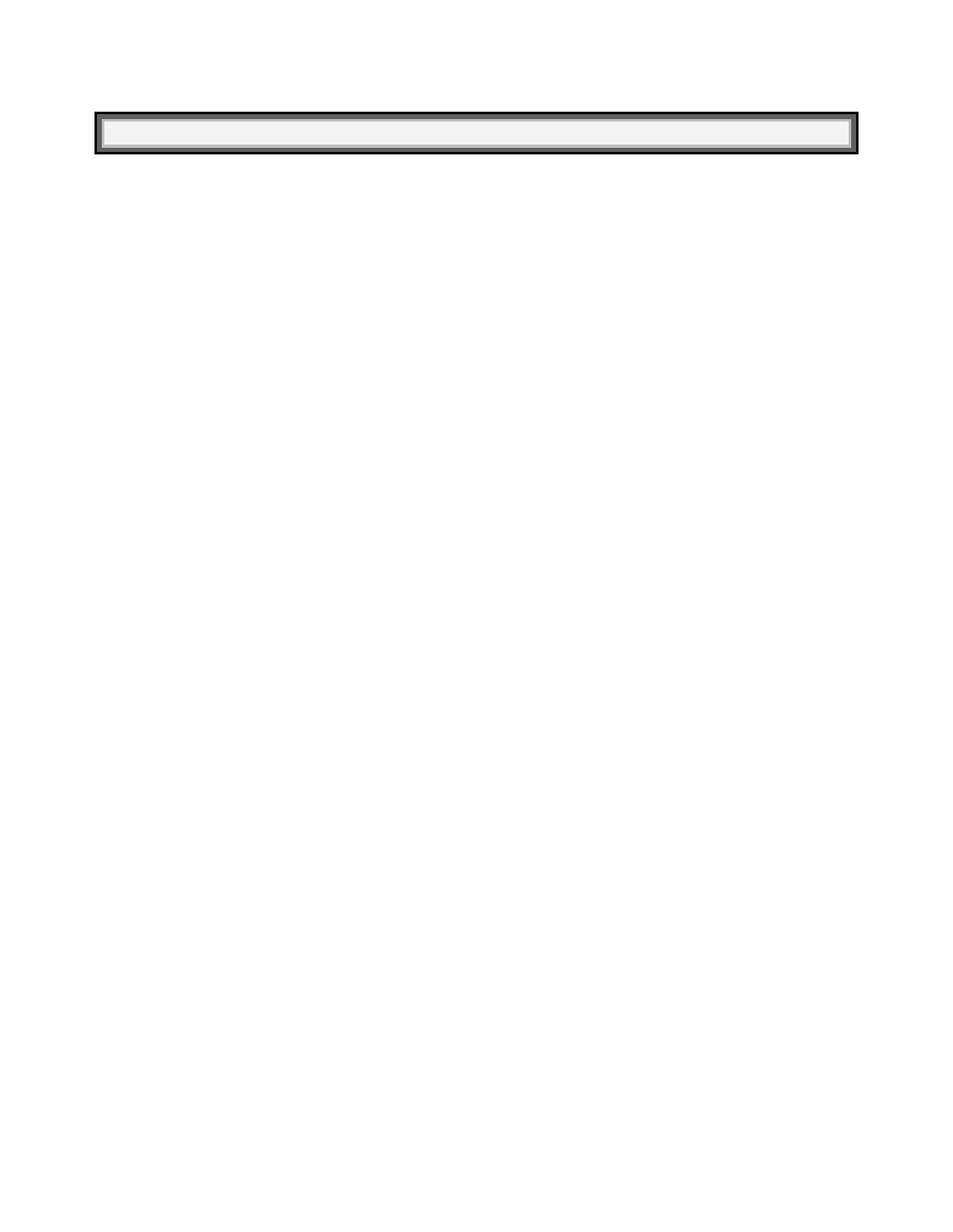#### **HILL,** Justice.

[¶1] Steven R. Kruger was charged with: (1) felony child abuse in violation of Wyo. Stat. Ann. § 6-2-503(a) (LexisNexis 2011); and (2) a misdemeanor count of endangering children in violation of Wyo. Stat. Ann. § 6-4-403(b)(iv) (LexisNexis 2011). After a mental evaluation found him competent, Kruger entered a plea of guilty to felony child abuse. Although Kruger entered a guilty plea to the misdemeanor charge at the same time, it was later dismissed pursuant to a plea agreement. Also, a criminal citation relating to being under the influence of a controlled substance involving the same series of events was dismissed as part of the plea agreement. At the scheduled sentencing Kruger sought to withdraw the guilty plea. The district court denied the motion. We affirm the district court's denial of Kruger's motion to withdraw his guilty plea to felony child abuse.

#### **ISSUES**

[¶2] Kruger raises one issue:

Did the trial court abuse its discretion by denying [Kruger's] motion to withdraw his guilty plea?

The State raises two issues:

Did the district court arbitrarily apply the "assertion of innocence" factor of the seven-factor *Frame* test, in deciding that Kruger could not withdraw his guilty plea, and was that decision otherwise reasonable?

Did the district court, by its actions and oral pronouncements, accept Kruger's guilty plea and defer only its acceptance of the plea agreement, so that Kruger was entitled to withdraw his plea only upon a showing of just cause?

## **STANDARD OF REVIEW**

[¶3] In *Winsted v. State*, 2010 WY 139, ¶ 6, 241 P.3d 497, 499 (Wyo. 2010) (citing *Vaughn v. State*, 962 P.2d 149, 151 (Wyo. 1998)), this Court stated that the standard of review for the denial of a motion to withdraw a guilty plea is abuse of discretion. In applying this standard we focus on the "reasonableness of the choice made by the trial court." If the decision below is based upon sound judgment under the circumstances and the trial court could reasonably conclude as it did, we will not disturb the decision absent a showing that some facet of the ruling is arbitrary or capricious. *Rolle v. State*, 2010 WY 100, 19, 236 P.3d 259, 264 (Wyo. 2010).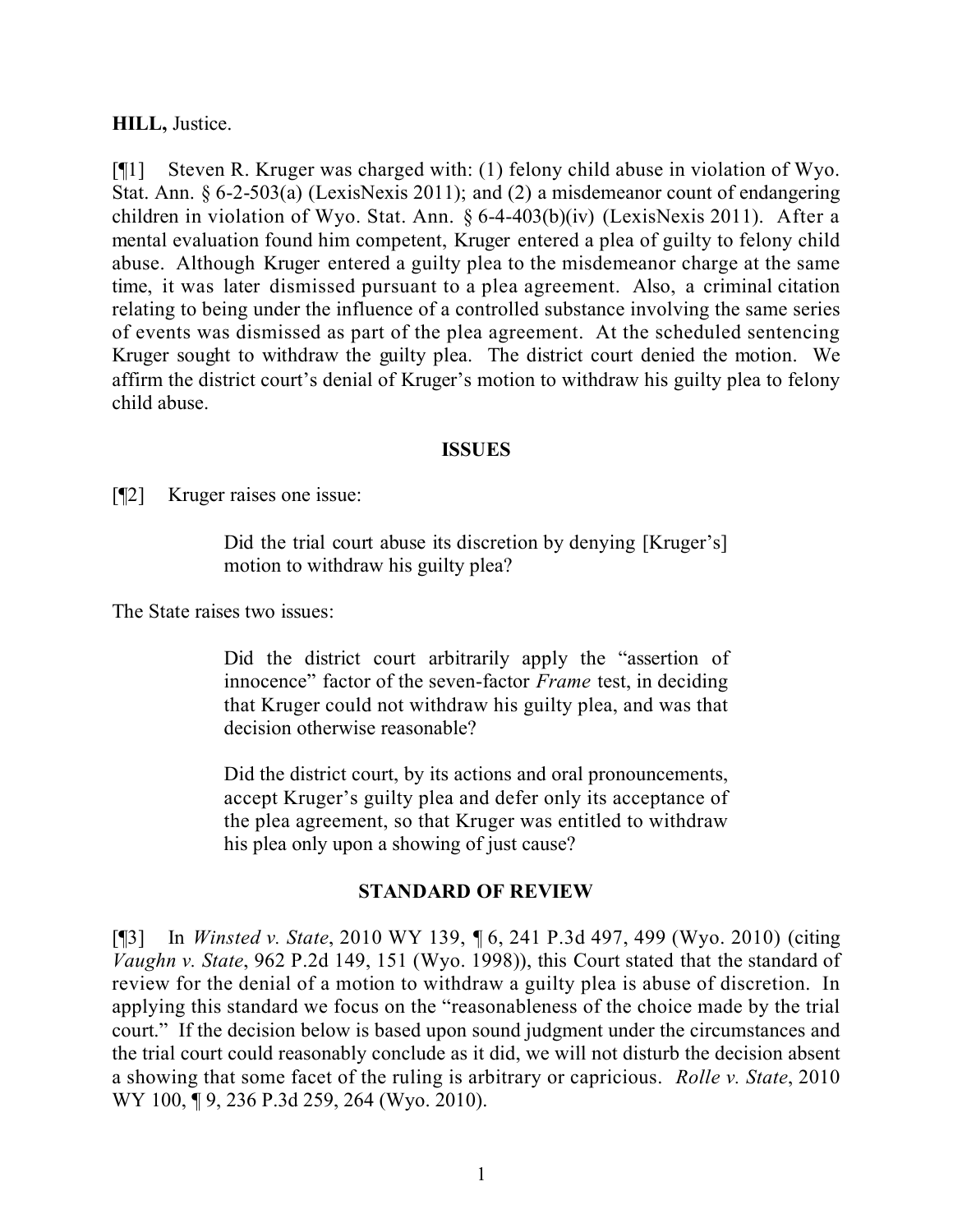#### **FACTS**

[¶4] An affidavit of probable cause is attached as Exhibit A to the Information and incorporated therein by reference and details the events that form the factual basis for the guilty plea:

> I have been advised that on July 21, 2010 Wendy Kruger reported that her thirteen (13) year old daughter and two friends had gone missing while left in STEVEN R. KRUGER'S care. Officer Pitchford and Officer King of the Sheridan Police Department travelled to 19 North Sheridan Avenue, in Sheridan County, to make contact with KRUGER. When officers arrived on scene they heard loud music coming from inside the residence and tried to make contact with KRUGER. Officers could see KRUGER sitting cross legged on the living room floor moving violently to the heavy metal music. The officers made several attempts to speak with KRUGER, but KRUGER avoided the officers by locking the door and yelling for them to get off the property. KRUGER then strung up blankets over the windows so the officers could not see inside. Through a back window officers were able to notice that the residence had been totally ransacked. KRUGER eventually opened a window to speak with the officers and told them he had chased Wendy's daughter and her two friends out of the house and down the street.

> Wendy arrived on [the] scene a short time later and told officer[s] that her daughter, BM, and two friends, CF and TM, were left in KRUGER'S care while Wendy sought medical attention for her aching back. Wendy Kruger advised that the residence was tidy and in order when she left, but upon returning the residence was in complete disarray and the children were missing. Wendy then advised that she received a telephone call shortly after contacting law enforcement informing her that the children were in the lobby of the Best Western Motel.

> Officer Pitchford travelled to the Best Western Motel to spoke [sic] individually with BM, CF and TM. BM advised that KRUGER was drinking wine in the residence and offered it to the three of them. BM advised that they all took a small sip but when KRUGER offered them more, they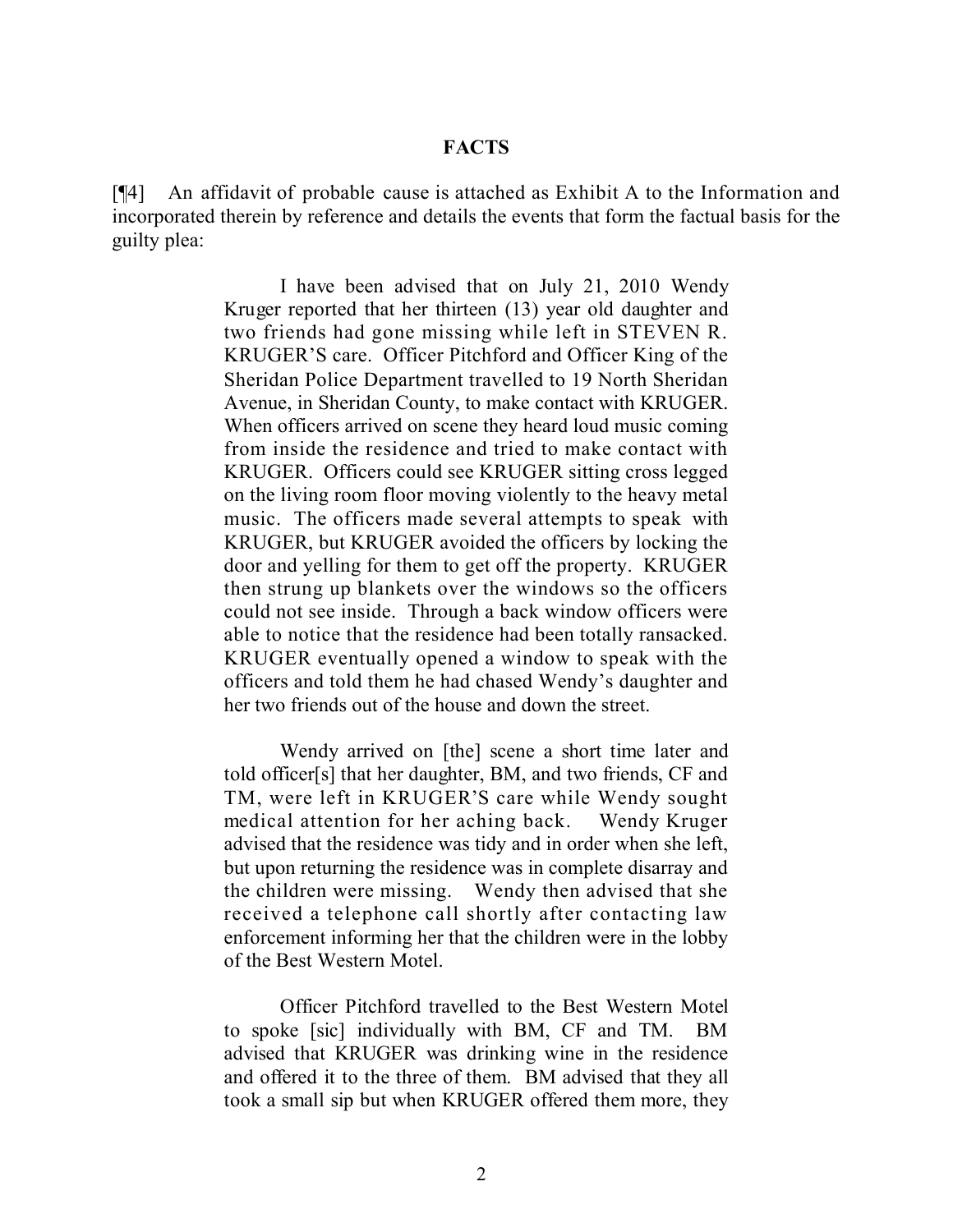declined. KRUGER started yelling and calling the children profane names because they refused to drink more wine. KRUGER forcefully pressured BM, CF and TM until they agreed to drink more of the wine. KRUGER then said he was going to leave the residence to get some "weed." He returned approximately twenty (20) minutes later and started smoking the Marijuana. KRUGER offered the Marijuana to BM, CF and TM, but they all declined. Their declination angered KRUGER so he again started to call them names, yell, and pressure them until they gave in to smoking the Marijuana with him. BM estimates they took three (3) to four (4) puffs of the Marijuana cigarette. KRUGER then finished drinking a second bottle of wine and started to drink mouthwash. KRUGER offered the mouthwash to CF, but CF refused to drink it. KRUGER became enraged, and struck CF on the left side of his head. KRUGER then pushed CF into the wall and grabbed TM by the throat and held TM against the couch. TM managed to get loose and run out of the house with BM. KRUGER chased after them, but they were able to escape and run down North Sheridan Avenue to Brundage Street.

Officer Pitchford spoke with TM and CF individually who confirmed BM's story. Officer Pitchford felt CF's head and found a two inch diameter bump above CF's ear consistent with having been struck by KRUGER.

## *Course of the Proceedings*

[¶5] A criminal warrant was issued on July 22, 2010. A public defender was assigned. The initial appearance was set for July 22, 2010, at 2:00 p.m.

[¶6] A motion to suspend proceedings and for a mental evaluation was filed on August 17, 2010. An order for evaluation was entered on August 24, 2010. A request for an extension of time to do the evaluation was extended to October 12, 2010. Kruger was found competent to proceed.

[¶7] At the arraignment, held on October 21, 2010, the district court advised Kruger of the charges and of his rights. The court placed Kruger under oath and determined that Kruger was alert and competent to proceed. The court then read the charges and determined that Kruger had reviewed the charges with his attorney. The court then determined that Kruger had seen and reviewed the affidavit of probable cause with his attorney. The court asked if Kruger wanted to go through the affidavit in detail, at which time Kruger indicated that it was not necessary. The court then informed Kruger of his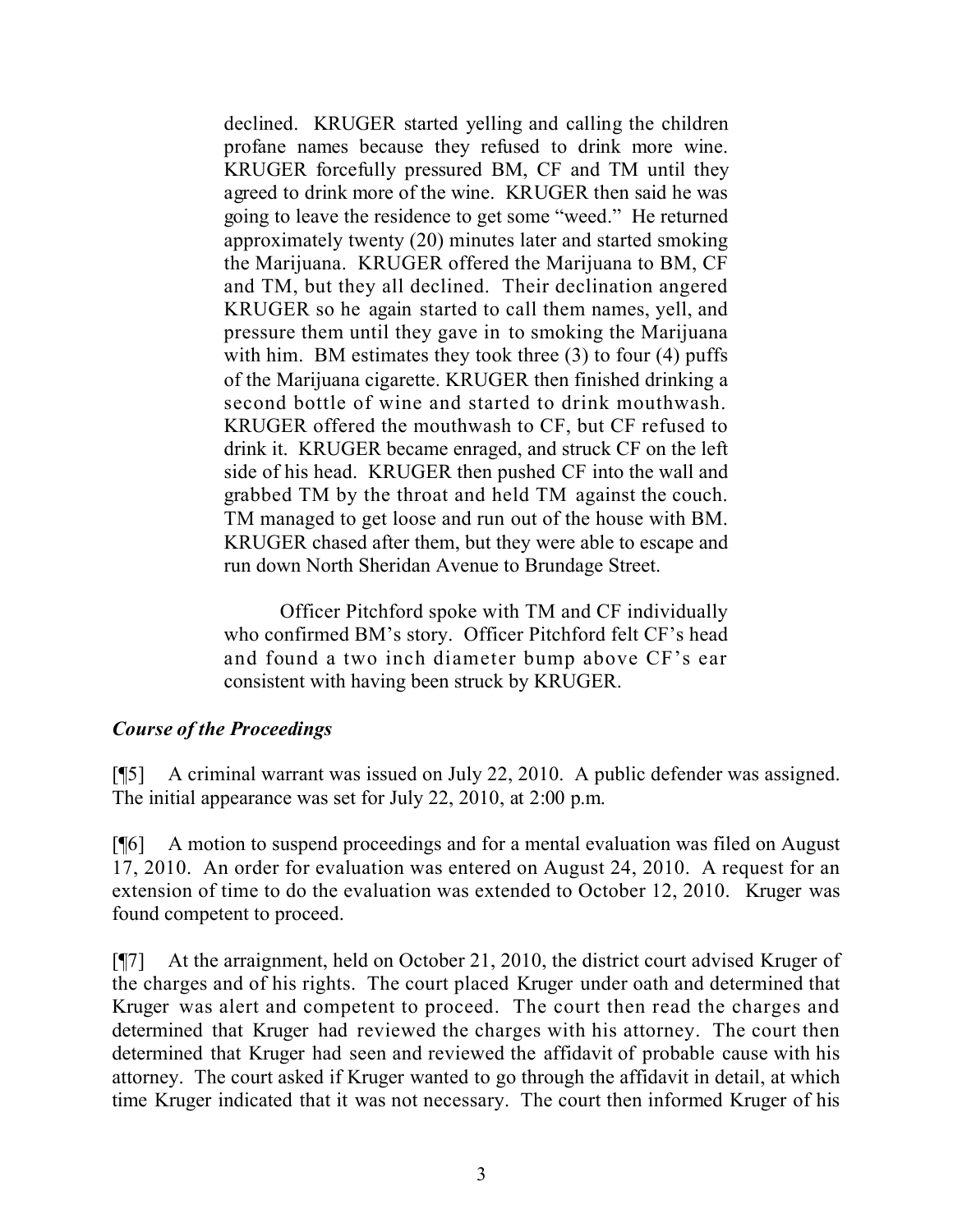rights, including the right to an attorney, the right to remain silent, the right to a speedy trial, the right to a public trial, the right to cross-examine witnesses, the right to submit evidence, the right to subpoena witnesses, and the right to appeal.

[¶8] At no time during the proceeding did Kruger or his attorney raise any concern regarding a lack of understanding on the part of Kruger. At the appropriate time in the proceeding, Kruger was advised by the court of the four possible pleas available to him: (1) not guilty; (2) guilty; (3) no contest; or (4) not guilty by reason of mental impairment or deficiency.

[¶9] The court then asked Kruger, "Please stand. As to the charge of felony child abuse, how do you plead?" Kruger answered, "Guilty, Your Honor." The court then asked, "As to the charge of misdemeanor endangering children, how do you plead?" Kruger answered, "Guilty, Your Honor." Immediately, the prosecutor explained to the court "that in exchange for his guilty plea to the felony, the State would agree to dismiss the misdemeanor."

[¶10] After explaining the rights Kruger was waiving by pleading guilty and that sentencing would be in the discretion of the court, the court then asked, "Is this guilty plea being entered as part of a plea agreement?" Kruger answered, "Yes, it is, Your Honor." The prosecutor was asked to recite the terms of the plea agreement. She explained that in exchange for the dismissal of the misdemeanor in the district court and the dismissal of the citation in the circuit court that Kruger agreed to enter a guilty plea on the felony child abuse. She also explained that the plea agreement did not include a term of years.

[¶11] The court then asked defense counsel if the terms of the plea agreement were accurate, to which defense counsel responded:

> Your Honor, there was one other side matter, and that's the matter of laying a factual basis, that may be difficult for Mr. Kruger to do, and so whether this is treated as an *Alford* plea, a no contest or whatever, we would ask that unless it is absolutely necessary, that Mr. Kruger not be called upon to lay the factual basis for this plea.

The court responded:

All right. You understand that this Court is not bound by any plea agreement, and although this is not the type of one that the court would reject, it's within the discretion of the prosecutor to dismiss the case. Ordinarily if the court rejects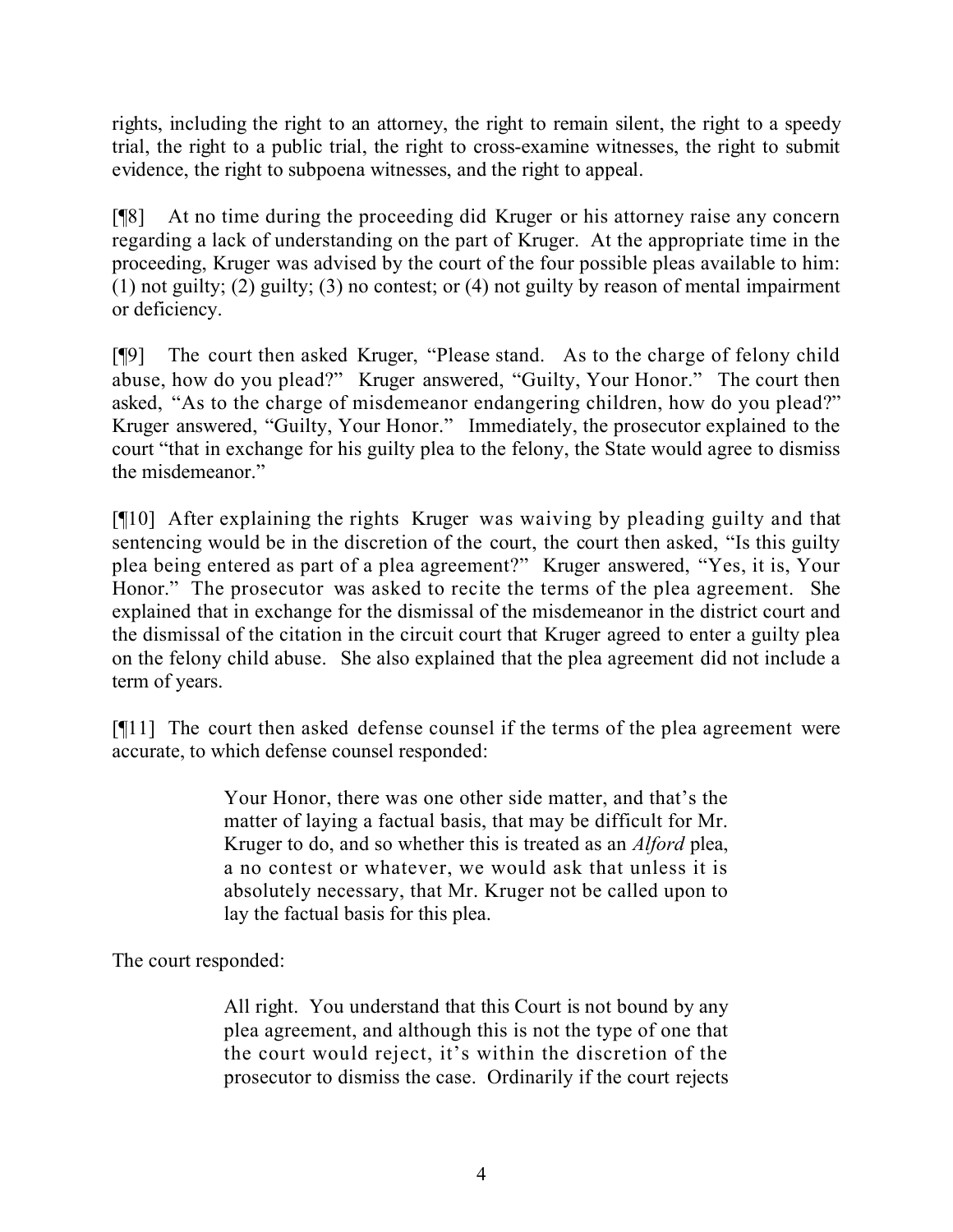it I would not allow you to withdraw your plea; do you understand that?

Kruger's response was, "Yes, I do Your Honor."

[¶12] The court then asked the prosecutor to set forth the factual basis to support this guilty plea. The factual foundation given generally followed the affidavit of probable cause. The court had already determined on the record that Kruger had seen the affidavit and reviewed it with his attorney. Furthermore, when the court offered to go over the affidavit in detail with Kruger, Kruger declined the court's invitation. Kruger was then asked by the court if he disputed any of the allegations the State set forth in the factual basis set forth by the prosecutor and Kruger answered, "No. Your Honor."

[¶13] The court then stated:

All right. **The Court finds there are sufficient facts and basis for this Court to accept the guilty plea**; that he has benefitted from competent legal counsel; he is competent to enter such a plea; he understands the charge, penalties, plea options, and rights waived, that it has been entered freely and voluntarily. **The Court hereby enters the guilty plea for Count I.** The Court further orders a pre-sentence investigation to be completed. (Emphasis added.)

Sentencing was then scheduled for December  $7<sup>th</sup>$  at 9:00 a.m.

[¶14] An "Order After Arraignment" was filed November 3, 2010. Part VIII of the order states, "That [Kruger] pled guilty to Count I, Felony Child Abuse, a violation of W.S. § 6-2-503(a) as alleged in the Information, **and that such plea of guilty is voluntarily, intelligently and knowingly entered[.]**" (Emphasis added.) Part IX of the order provides: "**That a factual basis exists in support of [Kruger's] plea of guilty to the Court, and the Court should defer acceptance of the plea pending receipt of the pre-sentence report."** (Emphasis added.)

[¶15] On December 7, 2010, Kruger informed the court that he wished to withdraw his plea of guilty. The court then deferred further proceedings and appointed substitute counsel to file a motion to withdraw the plea. The entry of appearance for a substitute public defender was filed on December 10, 2010.

[¶16] A motion to withdraw the guilty plea was filed on December 20, 2010. In the written motion Kruger stated the facts relating to the guilty plea and admitted "**[t]he Court then formally accepted Mr. Kruger's guilty plea,** ordered a pre-sentence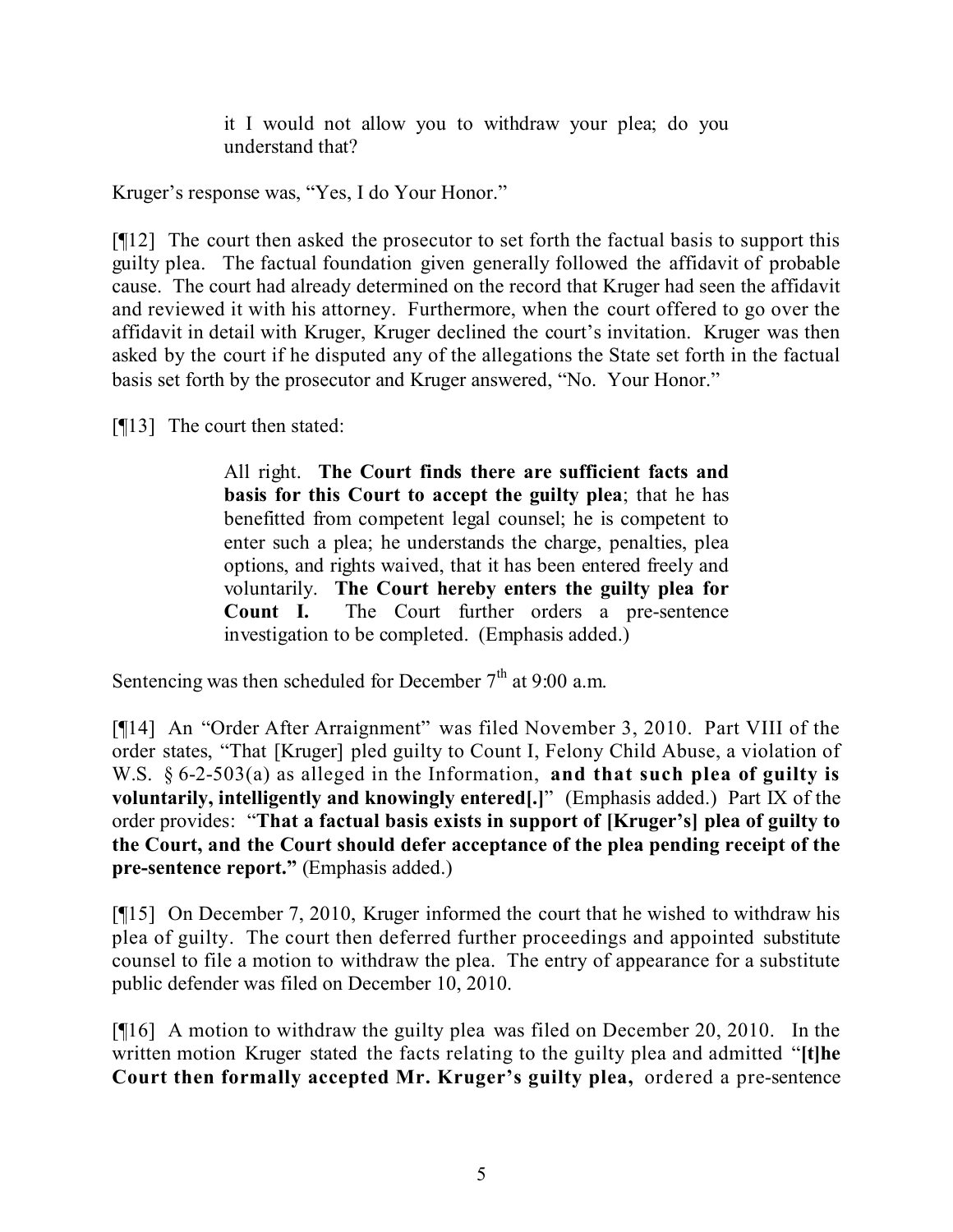investigation, and set Sentencing for December  $7<sup>th</sup>$  at 9:00 a.m." (Emphasis added.) Defense counsel continued:

> In the present matter, Mr. Kruger does not challenge the sufficiency of the Court's Rule 11 allocation [sic]. Rather, Mr. Kruger submits that the hasty manner in which he entered his guilty plea, coupled with new potentially exculpatory information that has come to his light since he entered his guilty plea, establishes a fair and just reason for withdrawing his plea before sentence is imposed.

[¶17] With regard to the "potentially exculpatory information," Exhibit C attached to the motion is a letter from Kruger's father that noted, inter alia, that: "I talked to Steve's wife who is the mother of one of the alleged victims and she told me that the kids lied about what happened, she is going to be at the sentencing hearing and will tell the court the same thing." The presentence report, which was Exhibit D, was also attached to the motion which contained hearsay that one of the victims had recanted.

[¶18] A written objection to Kruger's motion was filed on January 4, 2011, by the prosecutor. A hearing on the motion was set for January 13, 2011. The State filed a motion to continue the hearing in order to give the State the opportunity to subpoena the defense counsel that represented Kruger at the arraignment. The court granted the motion.

[¶19] At the hearing on the motion, held February 8, 2011, there were no witnesses nor testimony represented by either Kruger or the State. Kruger did present argument to the court. An order denying the motion to withdraw the guilty plea was filed February 11, 2011.

[¶20] On March 29, 2011, the State dismissed Count II of the Information, Endangering Children, as well as the Citation No. 037909E, Under the Influence of a Controlled Substance, both without prejudice. Kruger was sentenced to not less than three years and not more than five years with credit of 246 days for presentence confinement. The timely "Notice of Appeal" was filed on May 10, 2011.

# **DISCUSSION**

[¶21] Kruger acknowledges that the court "formally accepted Mr. Kruger's guilty plea[.]" The record is clear that the court accepted Kruger's guilty plea to felony child abuse. It is equally clear that although Kruger's entry of a guilty plea on the misdemeanor may have been unnecessary pursuant to the plea agreement, nevertheless, Kruger entered a plea of guilty on the misdemeanor in Count II. Kruger when asked to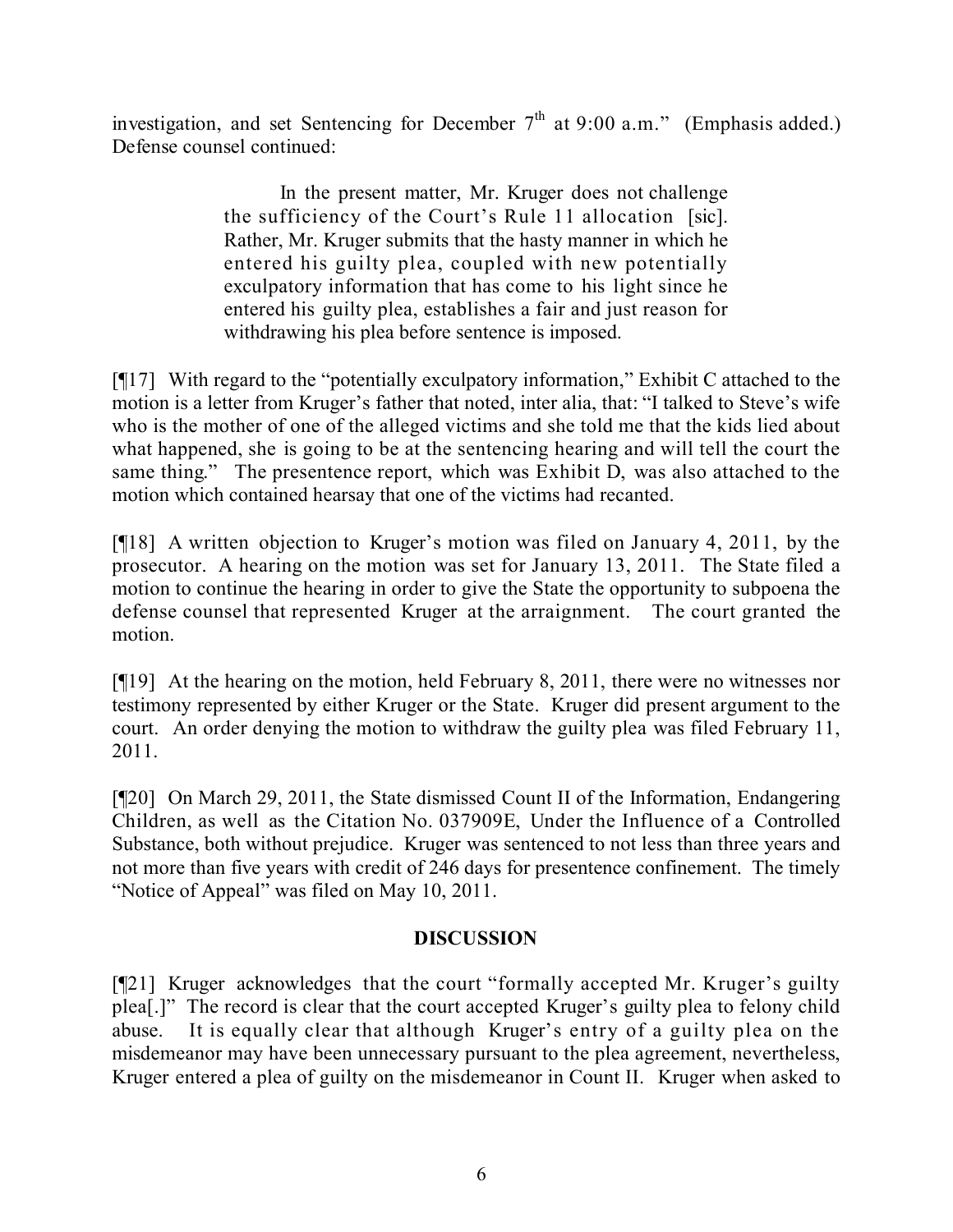plead to the misdemeanor, quickly answered, "Guilty, Your Honor." The prosecutor then advised the court of the plea agreement.

[¶22] The record shows that the trial court was not aware of the plea agreement until after Kruger's plea of guilty to both the felony and the misdemeanor. Although the court did not accept the guilty plea on the misdemeanor, the record clearly shows that the court did, in fact, accept the guilty plea on only the felony charge. Until the State thereafter dismissed the misdemeanor, Kruger had admitted in open court and under oath that he was guilty of the misdemeanor, as well as the felony. Generally, "[a] plea of guilty is an admission or a confession of guilt, and as conclusive as a verdict of a jury." 21 Am. Jur. 2d Criminal Law § 668 (2008).

[¶23] We hold that the trial court's statement that "[t]he Court hereby enters the guilty plea for Count I" effectively accepted the guilty plea as to Count I. The totality of the circumstances of the guilty plea clearly shows that the court accepted the guilty plea as to Count I, Felony Child Abuse.

[¶24] Nevertheless the district court's subsequent order after arraignment provides that "the Court should defer acceptance of the plea." We conclude that the trial court was referring to the "plea agreement" as the court had already accepted the plea on the felony child abuse charge. The court properly deferred the acceptance of the plea agreement until after the dismissal of the misdemeanor in accordance with the terms of the plea agreement. The court in the hearing explained to Kruger:

> All right. You understand that this court is not bound by any plea agreement, and although this is not the type of one that the Court would reject, it's within the discretion of the prosecutor to dismiss this case. Ordinarily if the Court rejects it I would not allow you to withdraw your plea; do you understand that?

Kruger responded, "Yes, I do, Your Honor." The court then asked Kruger, "I remind you that you're under oath and subject to prosecution for perjury if you do not tell the truth. Are you entering this plea freely and voluntarily?" Kruger answered, "Yes, I am, Your Honor."

[¶25] Under Rule 32(d) of the Wyoming Rules of Criminal Procedure if the motion to withdraw a guilty plea is made before sentencing, the standard is "any fair and just reason." We review a district court's decision on such a motion on an abuse of discretion basis. A defendant has no absolute right to withdraw a plea of guilty before a sentence is imposed, and where the strictures of W.R.Cr.P. 11 are met, and Kruger intelligently, knowingly, and voluntarily entered a plea of guilty, the district court's decision denying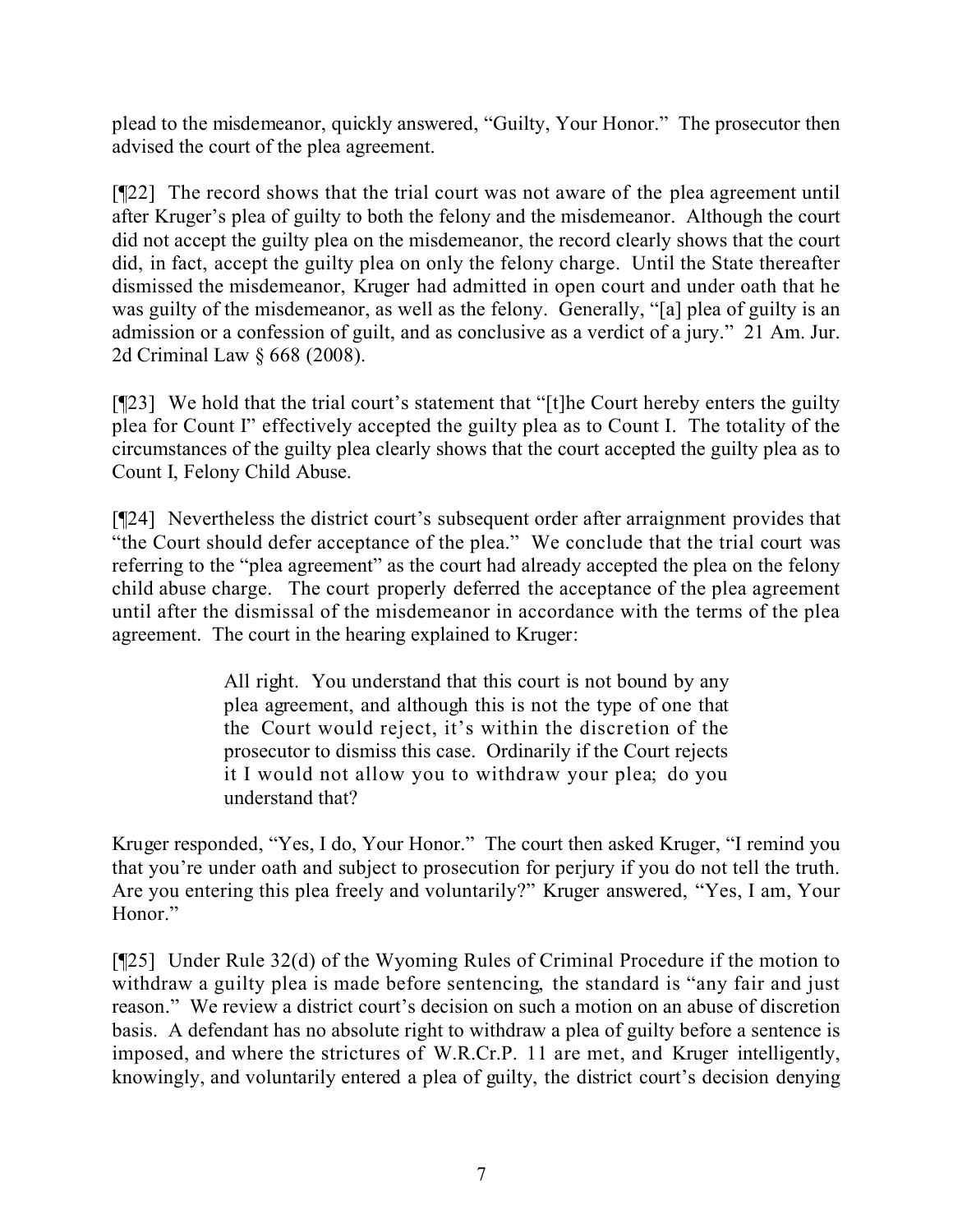such a motion is within its sound discretion. *Burdine v. State*, 974 P.2d 927, 929-30 (Wyo. 1999).

[¶26] On review we must determine whether the trial court could reasonably conclude as it did and whether any facet of its ruling was arbitrary or capricious. *Ingersoll v. State*, 2004 WY 102, ¶ 12, 96 P.3d 1046, 1050 (Wyo. 2004). We have also stated that the district court does not abuse its discretion by denying a motion made prior to sentencing to withdraw a guilty plea if the requirements of W.R.Cr.P. 11 are complied with at the time the plea is accepted. In addition, we will not disturb the district court's decision so long as it could have reasonably concluded as it did. *Doles v. State*, 2002 WY 146, ¶ 8, 55 P.3d 29, 32 (Wyo. 2002) (quoting from *Stout v. State*, 2001 WY 114, ¶ 15, 35 P.3d 1198, 1205 (Wyo. 2001)).

[¶27] In this case, Kruger admits that the trial court met the requirements of Rule 11. Several times during the hearing on the motion to withdraw, defense counsel admitted that the Rule 11 requirements were met by the court. Defense counsel stated, "[t]he defendant is not challenging the Court's Rule 11 allocution. … It's the allocution the Court uses all the time, and I don't have a problem with that allocution. I think the allocution is fine." Defense counsel also noted, "Your Honor, I don't think your Rule 11 allocution is insufficient." It is clear that Kruger conceded that the Rule 11 requirements were met by the district court at the arraignment.

[¶28] Defense counsel repeated, "And I think that even with the Court's Rule 11, standard Rule 11 allocution, it can be said with confidence that Mr. Kruger accepted the plea agreement and entered his plea knowingly and voluntarily." Kruger's apparent admission that the plea was entered knowingly and voluntarily is inconsistent with the written motion, which stated:

> Under such hasty conditions, and even in light of the Court's Rule 11 allocation (sic), it cannot fairly be said with confidence that Mr. Kruger accepted the plea agreement and entered his guilty plea knowingly and voluntarily, and as such, the Court should allow him to withdraw his plea.

[¶29] In *Stout*, ¶ 15, 35 P.3d 1204 we gave the defendant the "benefit of the doubt" with regard to a letter he wrote expressly stating that it was not his intent to withdraw his plea, and the court addressed the letter as if it had been a motion to withdraw his guilty plea despite his explicit statement before the court that he had no intention of making such a motion. We will give Kruger the same "benefit of the doubt," and proceed with our review.

[¶30] The standard of review for determining the voluntariness of a guilty plea is *de novo*. *Van Haele v. State*, 2004 WY 59, ¶ 12, 90 P.3d 708, 711 (Wyo. 2004). We look to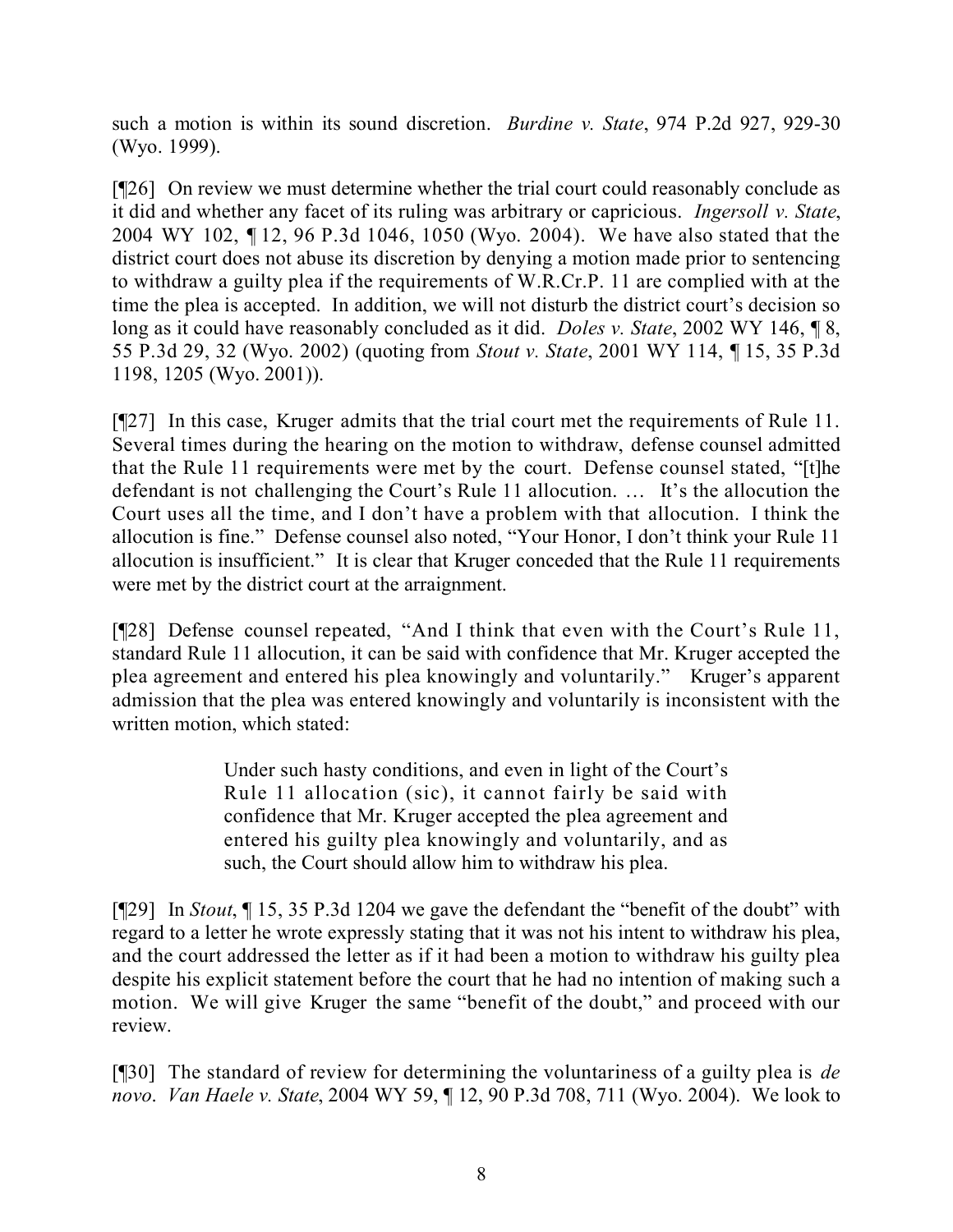the totality of the circumstances to determine the voluntariness of a plea. *Mehring v. State*, 860 P.2d 1101, 1108 (Wyo. 1993). The well-defined standard for determining whether a plea was knowing and voluntary is stated as follows:

> [A] plea of guilty entered by one fully aware of the direct consequences, including the actual value of any commitments made to him by the court, prosecutor, or his own counsel, must stand unless induced by threats (or promises to discontinue improper harassment), misrepresentation (including unfulfilled or unfulfillable promises), or perhaps by promises that are by their nature improper as having no proper relationship to the prosecutor's business (e.g. bribes).

*Major v. State*, 2004 WY 4, ¶ 11, 83 P.3d 468, 472 (Wyo. 2004) (quoting from *Brady v. United States*, 397 U.S. 742, 755, 90 S.Ct. 1463, 25 L.Ed. 2d 747 (1970)). Here there was no testimony, or suggestion of any kind, that Kruger was induced by threats, misrepresentation, or improper promises made by the court, the prosecutor, or his own counsel, to accept the plea agreement. Kruger was cooperative and fully aware of the consequences of his guilty plea. We conclude that Kruger's plea, from the totality of the circumstances, was knowing and voluntary.

# *Kruger's Burden*

[¶31] In *McCard v. State*, 2003 WY 142, ¶ 11, 78 P.3d 1040, 1043, (Wyo. 2003) we held that it is the defendant's burden to show "any fair and just reason." The burden only shifts to the State to demonstrate prejudice to its case, if the defendant first demonstrates "any fair and just reason" for the withdrawal of the plea. The court also explained, "There is a difference between an assertion of innocence and an assertion that the State lacks the requisite evidence to prove the charged crime." *Id*.

[¶32] On December 7, 2010, the court convened the scheduled sentencing hearing. The court noted that Kruger was evaluated by the Wyoming State Hospital and found competent to proceed. Defense counsel also noted that Kruger wanted to withdraw his plea on the basis that he was hurried at the arraignment and additional information had come to Kruger's attention. This additional information was "from his wife, who [had] spoken with the parent of one of the alleged victims in this matter, and the twelve- and thirteen-year-olds apparently have acknowledged that all or most of what they reported was fabricated."

[¶33] The court continued the sentencing to allow the opportunity for full briefing and the possible opportunity to present evidence. The court noted that this "should be handled in a little bit more deliberative way." At the same time counsel noted that he was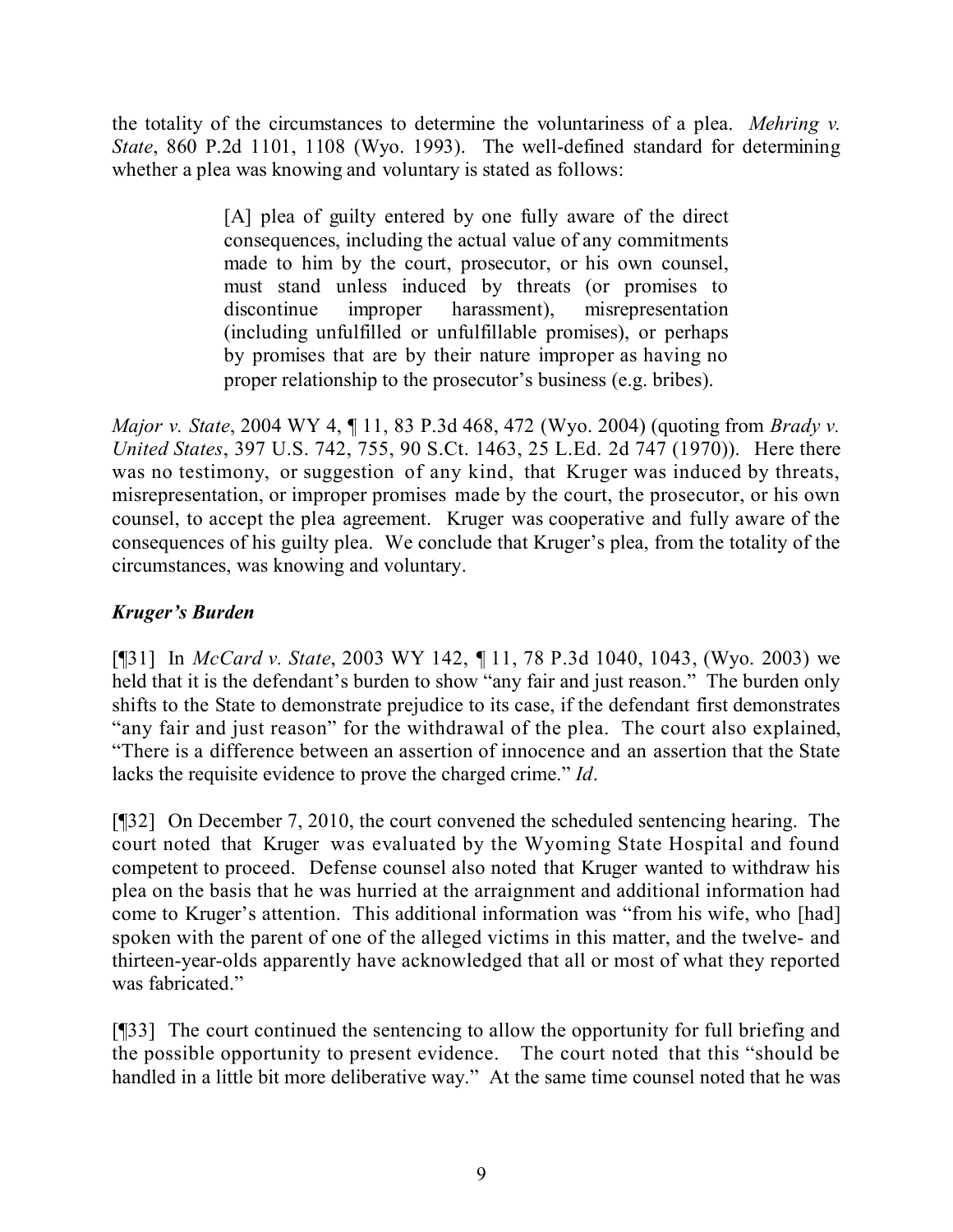ethically obligated to ask for substitute counsel to be appointed. The court agreed and then gave Kruger three weeks to file his motion.

[¶34] On February 8, 2011, a hearing on the motion to withdraw was held. Defense counsel was asked by the court if he anticipated calling witnesses. Defense counsel responded that he did not intend to call any witnesses. Thereafter, oral argument was presented to the court. Defense counsel noted during the argument that he was not making an ineffective assistance of counsel argument.

[¶35] Kruger's argument focused on his alleged misunderstanding of the implications of changing his plea. Kruger argued that there was a fair and just reason why he could not provide a factual basis. The reason given by his attorney was that he was intoxicated at the time of the incident. Kruger contended that he did not understand the impact of the guilty plea and that, since he entered the plea, the children had retracted their reports. Kruger claimed that he entered the plea on the basis of the children's reports to police.

[¶36] As explained in *Major*, ¶ 24, 83 P.3d at 479 (citing *Triplett v. State*, 802 P.2d 162, 165 (Wyo. 1990)):

> We review the court's decision on the motion for an abuse of discretion. Even if a 'plausible' or a 'just and fair' reason for withdrawal is presented, an abuse of discretion is not demonstrated if the requirements of Rule 11 have been met and the record clearly shows that the defendant intelligently, knowingly, and voluntarily entered the plea.

[¶37] In *Major*, we also emphasized that the factors in *Frame v. State*, 2001 WY 72, 29 P.3d 86 (Wyo. 2001) were "a guide to the considerations that may be relevant in determining a motion to withdraw and consideration on the record of each specific factor by the court is not mandatory." We also explained that "[n]o single factor is dispositive, and the ultimate determination on the motion is based upon whether the defendant has carried his burden of establishing a fair and just reason for withdrawal." *Major*, ¶ 14, 83 P.3d at 473.

# *The Frame Factors*

[¶38] In *Frame*, ¶ 7, 29 P.3d at 89, this Court adopted the seven-factor review process. These factors are: (1) whether the defendant has asserted his innocence; (2) whether the government will suffer prejudice; (3) whether the defendant has delayed the filing of the motion; (4) whether withdrawal would substantially inconvenience the court; (5) whether close assistance of counsel was present; (6) whether the original plea was knowing and voluntary; and (7) whether the withdrawal would waste judicial resources. The district court analyzed Kruger's motion under the seven factors set forth in *Frame*.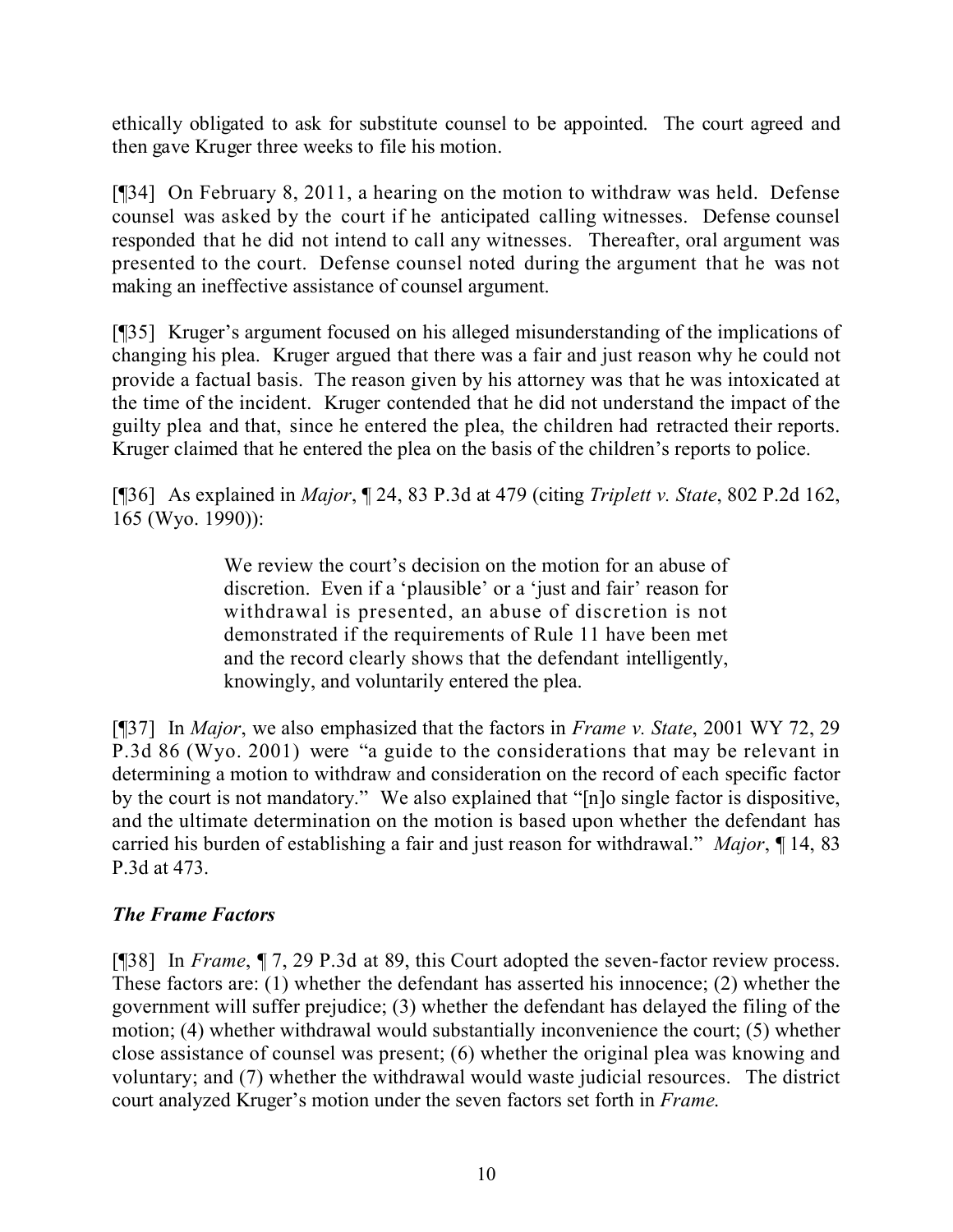[¶39] The trial court's order denying Kruger's motion to withdraw the guilty plea was filed on February 11, 2011. The court provided an analysis of the factors set forth in the *Frame* case. With regard to factor one, the court noted that Kruger did not claim innocence at the time of the plea at the arraignment and no evidence was presented. With regard to the prejudice the State would suffer, the court noted: "This factor weighs very slightly in favor of not allowing withdrawal of the guilty plea. It is not dispositive of the issue." The court found only a slight impact on factor two, non-dispositive weight. The court found that as to factor three that Kruger was delayed in filing his motion: "This factor does not present persuasive weight for either party." As to the inconvenience to the court, the court found inconvenience but did not rely on the fourth *Frame* factor and "finds it neutral in the decision." As to factor five, the court indicated that: "[Kruger] is not claiming an ineffective assistance of counsel. Therefore this factor weighs in favor of the State." As to the sixth factor, the court noted: "[Kruger] does not contend that this Court's W.R.Cr.P 11 allocation [sic] was erroneous. Kruger was alert and knowingly and voluntarily entered the plea based on the facts before the court and what took place at the Change of Plea hearing." As to the seventh factor, the court noted: "While there could conceivably be a waste of judicial resources, as with factor four, the court does not weigh this into consideration in this decision."

[¶40] Thereafter, the court denied the motion and concluded that it "does not find a fair and just reason for allowing withdrawal of the plea." The court also found that Kruger was properly informed under W.R.Cr.P. 11 and was properly represented at the hearing. Previously, we have explained that we give deference to the trial court's findings of fact unless those findings are clearly erroneous. *McCard*, ¶ 8, 78 P.3d 1043.

 $[941]$  We conclude that the district court could have rationally concluded as it did – that Kruger did not present any "fair and just reason" to withdraw his guilty plea. Kruger failed to meet his burden. Kruger did not present any evidence or testimony to the court or argument that the plea was induced by threats, misrepresentation, or any promises that were improper. The court's denial of the motion to withdraw his guilty plea was within its discretion, particularly given that it conducted a thorough and careful hearing in accordance with W.R.Cr.P. 11, wherein Kruger entered a knowing, voluntary, and intelligent guilty plea. Kruger under oath in this case admitted that his plea was entered "freely and voluntarily." *See Demeulenaere v. State*, 2008 WY 147, 197 P.3d 1238 (Wyo. 2008).

# *Alford Plea*

[¶42] Kruger alleges that his plea was in the nature of an *Alford* plea. Kruger argues that the trial court's determination as to the first *Frame* factor was in error. It is questionable whether a true *Alford* plea was made in this case. An *Alford* plea involves the court's acceptance of the plea when the defendant simultaneously professes his innocence, *North*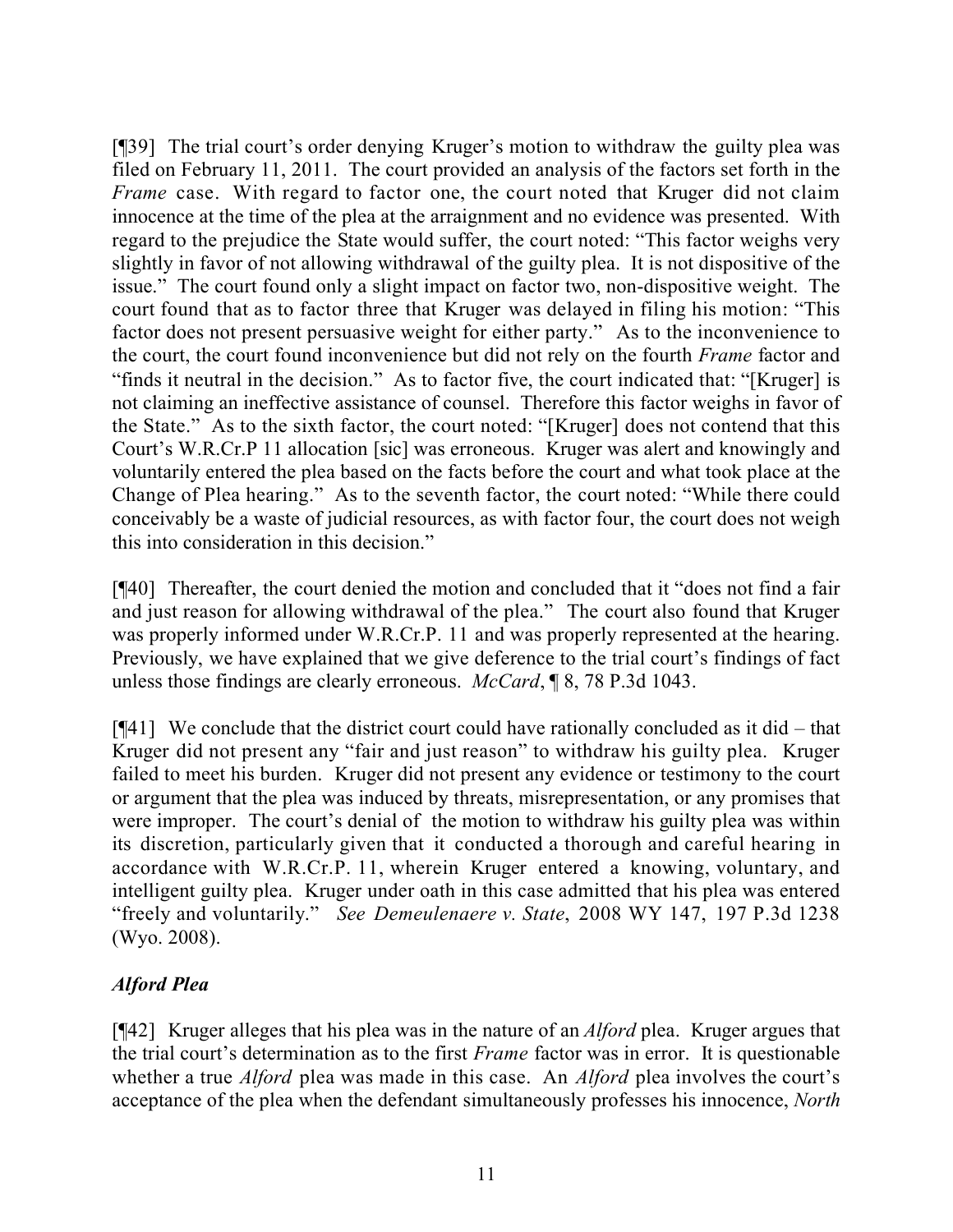*Carolina v. Alford*, 400 U.S. 25, 38, 91 S.Ct. 160, 27 L.Ed. 2d 162 (1970). In this case Kruger never professed his innocence but merely claimed that it may have been difficult for him to establish a factual basis, ostensibly because he was intoxicated. We have reviewed the record in this matter and do not find any indication that Kruger asserted his innocence; rather, he acknowledged under oath that he had received a copy of the Information and discussed it with his attorney. Furthermore, Kruger received a copy of the affidavit of probable cause and reviewed it with his attorney. Kruger also told the court that it was not necessary to go over the affidavit in detail.

[¶43] Again, Kruger did not assert his innocence, but did claim that the victims had changed their stories. It was Kruger's burden to prove that the victims had actually recanted. Kruger presented no credible or admissible evidence in this regard. Kruger apparently relied upon the two exhibits attached to the motion, which were clearly hearsay statements. The two documents include a letter from Kruger's father and the presentence report. Kruger was given the opportunity to present evidence and testimony. The district court stated in this regard, "What I intend to do is allow both parties to call whatever witnesses they want to call and let's do that and move forward." Kruger did not present any witnesses. Simply put, Kruger did not present any evidence to the district court.

[¶44] Assuming for the sake of argument only that Kruger's plea could be characterized as an *Alford* plea due to his inability to admit to his participation in the acts constituting a crime, in *McCard*, ¶ 11, 78 P.3d at 1043 we noted, "[t]here is a difference between an assertion of innocence and an assertion that the State lacks the requisite evidence to prove the charged crime." Here, the fact that Kruger was impaired at the time of the crime does not equate to a claim of innocence or that the State lacks the requisite evidence to prove the crime. Furthermore, suggestion, speculation, and hearsay that the victims had recanted are not the type of information that a reasonable person would accept as the basis for the conclusion that Kruger is asserting his innocence.

[¶45] Kruger also alleges that there was no definition to support the physical injury found in the statute. Kruger admits that the issue of the injury was not raised in the trial court. This Court has consistently held that an unconditional guilty plea waives any appellate review of non-jurisdictional claims. *Kitzke v. State*, 2002 WY 147, ¶ 8, 55 P.3d 696, 699 (Wyo. 2002). The only claims not waived by an unconditional guilty plea are those that address the jurisdiction of the court or the voluntariness of the plea. *Id*.

[¶46] In deciding whether the district court abused its discretion, this Court must conclude that the trial court could reasonably conclude as it did and whether any facet of its ruling was arbitrary or capricious. *Major*, 83 P.3d 468. We conclude that the district court was extremely patient, deliberate, careful, and reasonable in its handling and consideration of Kruger's motion to withdraw his guilty plea. We also find that the